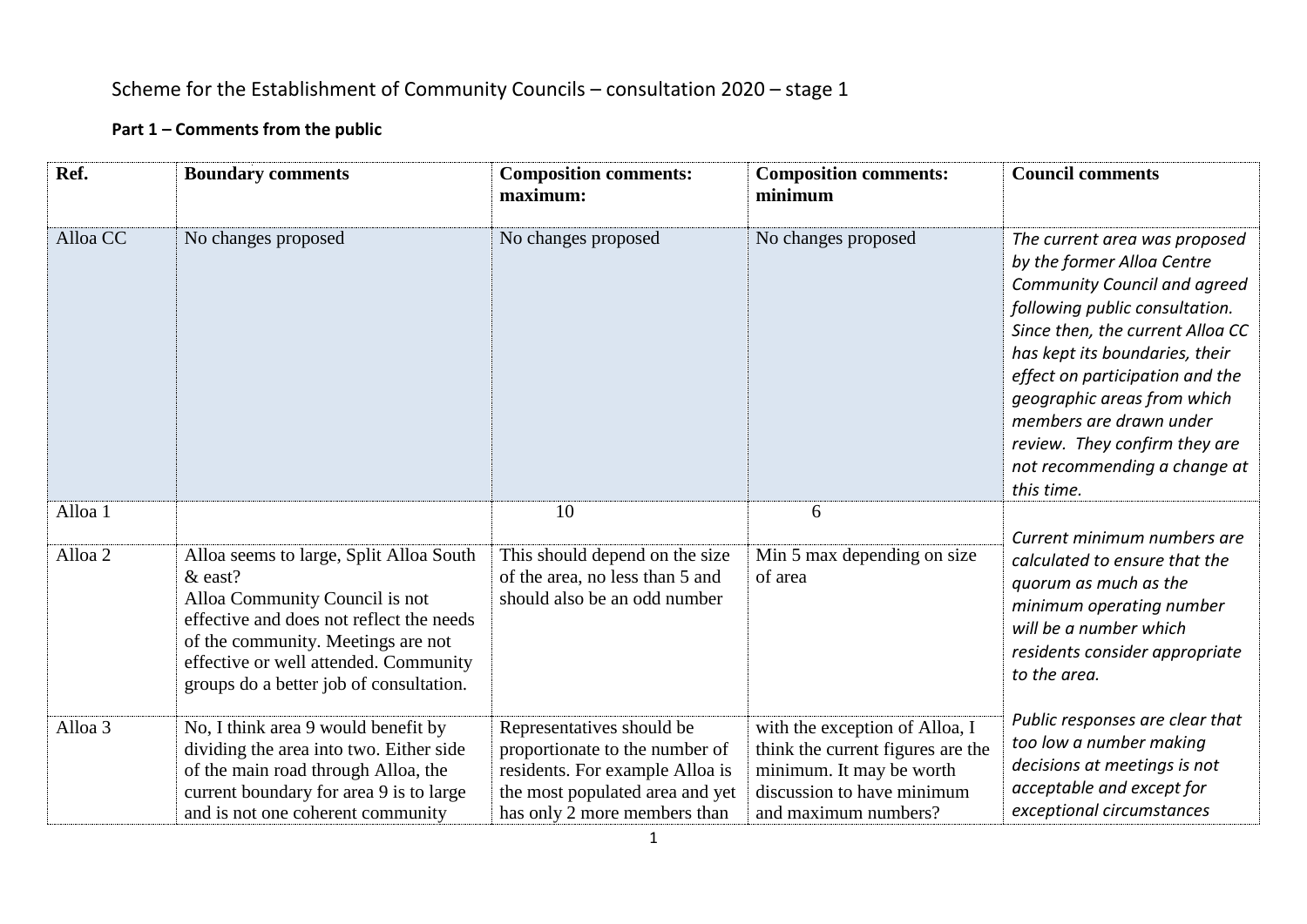|                   | As mentioned, Alloa is not one<br>coherent community. There are a<br>number of communities with differing<br>needs and expectations that are lost in<br>the current arrangement. | the rest (Muckhart being the<br>exception)                                                                                |                                                                                                                                                                                     | there is not generally a case for<br>lowering minimum<br>membership numbers.                                                                                                                                                                                                                        |
|-------------------|----------------------------------------------------------------------------------------------------------------------------------------------------------------------------------|---------------------------------------------------------------------------------------------------------------------------|-------------------------------------------------------------------------------------------------------------------------------------------------------------------------------------|-----------------------------------------------------------------------------------------------------------------------------------------------------------------------------------------------------------------------------------------------------------------------------------------------------|
| Alva CC           | No changes proposed                                                                                                                                                              | No changes proposed                                                                                                       | Change proposed to reduce<br>minimum number to 6                                                                                                                                    | Alva CC has not normally<br>struggled to maintain<br>membership number but<br>circumstances this year have<br>been exceptional. As we can<br>put in place provision to cover<br>exceptional circumstances we<br>do not feel there is a need to<br>lower minimum membership<br>numbers at this time. |
| Alva 1            | Looks good as it is<br>No change                                                                                                                                                 | I think Alva's current limit of<br>14 councillors is about right.                                                         | 8 is the minimum I think it<br>needs to have to be able to<br>function properly. Less than<br>that means that they would not<br>properly reflect the views of all<br>the community. | We note the comments on how<br>numbers affect meeting<br>efficiency, whether too many or<br>too few.                                                                                                                                                                                                |
| Alva <sub>2</sub> |                                                                                                                                                                                  | 12. 14 is too many for the size<br>of Alva. It would stop cronies<br>from being brought on board<br>too<br>$\overline{7}$ | 10. Sometimes a smaller group<br>can think better than a larger on                                                                                                                  | We feel that the existing<br>provisions for minimum and<br>maximum membership<br>numbers found the balance<br>between the benefits of high                                                                                                                                                          |
| Alva <sub>3</sub> |                                                                                                                                                                                  |                                                                                                                           | 5                                                                                                                                                                                   | numbers of decision makers<br>and the efficiency of low.                                                                                                                                                                                                                                            |
| Clackmannan<br>CC | No changes proposed                                                                                                                                                              | No changes proposed                                                                                                       | No changes proposed                                                                                                                                                                 |                                                                                                                                                                                                                                                                                                     |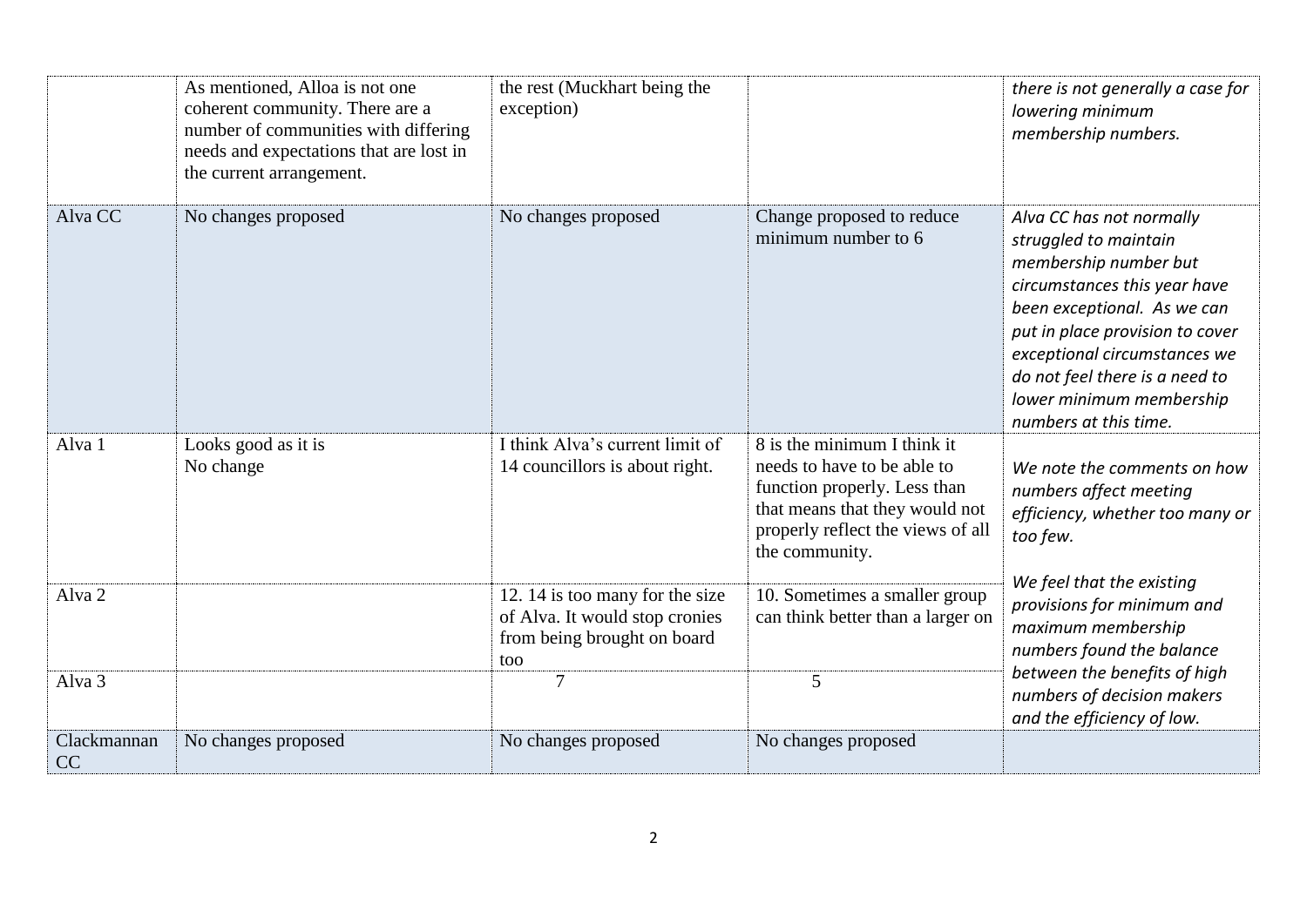| Clackmannan<br>Clackmannan<br>$\overline{2}$ | I feel our area is logical<br>I do not think a change desirable                                                         | I think the number of members<br>should ideally reflect the<br>population in said areas.<br>E.g. Tullbody CC has a<br>population of around 10,000<br>people but Clackmannan CC<br>has a population of around<br>3,500 but both need to have 14<br>members<br>It would also maybe make<br>sense to make the number of<br>members an uneven number so<br>should there ever need for CC's<br>a vote on a matter that there is<br>not a deadlock<br>Good number | I think the members required<br>should reflect the population of<br>the area.<br>e.g. $0 - 5,000 = 11$ Members<br>6,000 - 10,000 = 13 members<br>and 10,000 upwards $= 15$<br>members<br>12 - studies have shown this is<br>an optimal committee size for<br>decision making. Assuming all<br>members may not be able to<br>attend then 14 is about correct | As community council areas<br>can vary in population, we feel<br>that numbers based purely on<br>such a formula might not be<br>practical.<br>The choice of membership<br>maximum and minimum<br>numbers must be workable<br>even when there are<br>unforeseeable absences and<br>vacancies. |
|----------------------------------------------|-------------------------------------------------------------------------------------------------------------------------|-------------------------------------------------------------------------------------------------------------------------------------------------------------------------------------------------------------------------------------------------------------------------------------------------------------------------------------------------------------------------------------------------------------------------------------------------------------|-------------------------------------------------------------------------------------------------------------------------------------------------------------------------------------------------------------------------------------------------------------------------------------------------------------------------------------------------------------|----------------------------------------------------------------------------------------------------------------------------------------------------------------------------------------------------------------------------------------------------------------------------------------------|
| Dollar CC                                    | No opposition to the change to<br>Commonedge Hill as proposed by<br>Muckhart CC which affects their shared<br>boundary. | No changes proposed                                                                                                                                                                                                                                                                                                                                                                                                                                         | No changes proposed                                                                                                                                                                                                                                                                                                                                         | We respect the agreement<br>made by both community<br>councils on behalf of their<br>respective communities                                                                                                                                                                                  |
| Menstrie CC                                  | No changes proposed                                                                                                     | No changes proposed                                                                                                                                                                                                                                                                                                                                                                                                                                         | No changes proposed                                                                                                                                                                                                                                                                                                                                         |                                                                                                                                                                                                                                                                                              |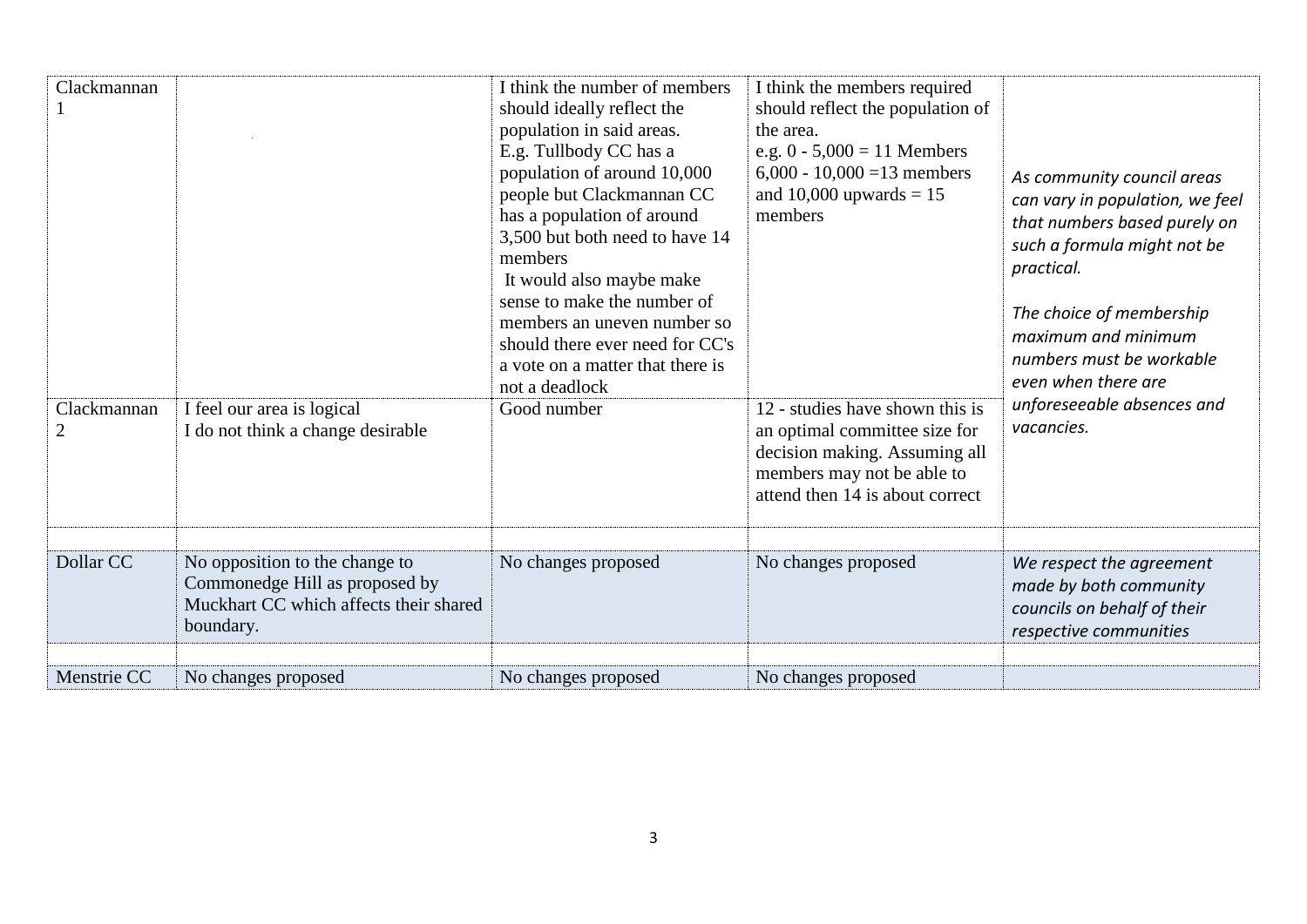| Menstrie 1  |                              | 10<br>To gain a fair mix of<br>individuals and groups<br>represented young and old                                                                                                                                                                                 | 5<br>So one family can't easily run<br>an area's council.<br>Also to stop hung voting during<br>resolutions                                                       |                                                                                                                                                                                     |
|-------------|------------------------------|--------------------------------------------------------------------------------------------------------------------------------------------------------------------------------------------------------------------------------------------------------------------|-------------------------------------------------------------------------------------------------------------------------------------------------------------------|-------------------------------------------------------------------------------------------------------------------------------------------------------------------------------------|
| Menstrie 2  |                              | The current number of<br>members in Menstrie<br>Community Council (14) is<br>fine.                                                                                                                                                                                 | I think our community council<br>should have no less than 10<br>members. I chose 10 as that<br>number should be<br>representative of the residents<br>in Menstrie | There is a wide range of views<br>on maximum and minimum<br>numbers for Menstrie, which<br>has historically operated<br>successfully with current<br>minimum membership<br>numbers. |
| Menstrie 3  |                              | 15 seems reasonable under the<br>current local government<br>arrangements - but I don't<br>believe these arrangements to<br>be the best. Also, this entirely<br>depends on how<br>engaged/active/skilled<br>members are and whether they<br>are adequately diverse | 12 - with the same reservations<br>[as per max]                                                                                                                   | As above, there is not generally<br>a case for lowering minimum<br>membership numbers.                                                                                              |
| Menstrie 4  |                              |                                                                                                                                                                                                                                                                    | 10 to allow for sufficient<br>governance                                                                                                                          |                                                                                                                                                                                     |
| Muckhart CC | Changes proposed (see below) | No changes proposed                                                                                                                                                                                                                                                | No changes proposed                                                                                                                                               | As Dollar above. We have no<br>objections to the proposed,<br>mutually agreed boundary<br>change.                                                                                   |
| Muckhart 1  |                              | Around 10 to 12. This sort of<br>number allows for members to                                                                                                                                                                                                      | 8. Any leaa than this an                                                                                                                                          | (As above - previous comments                                                                                                                                                       |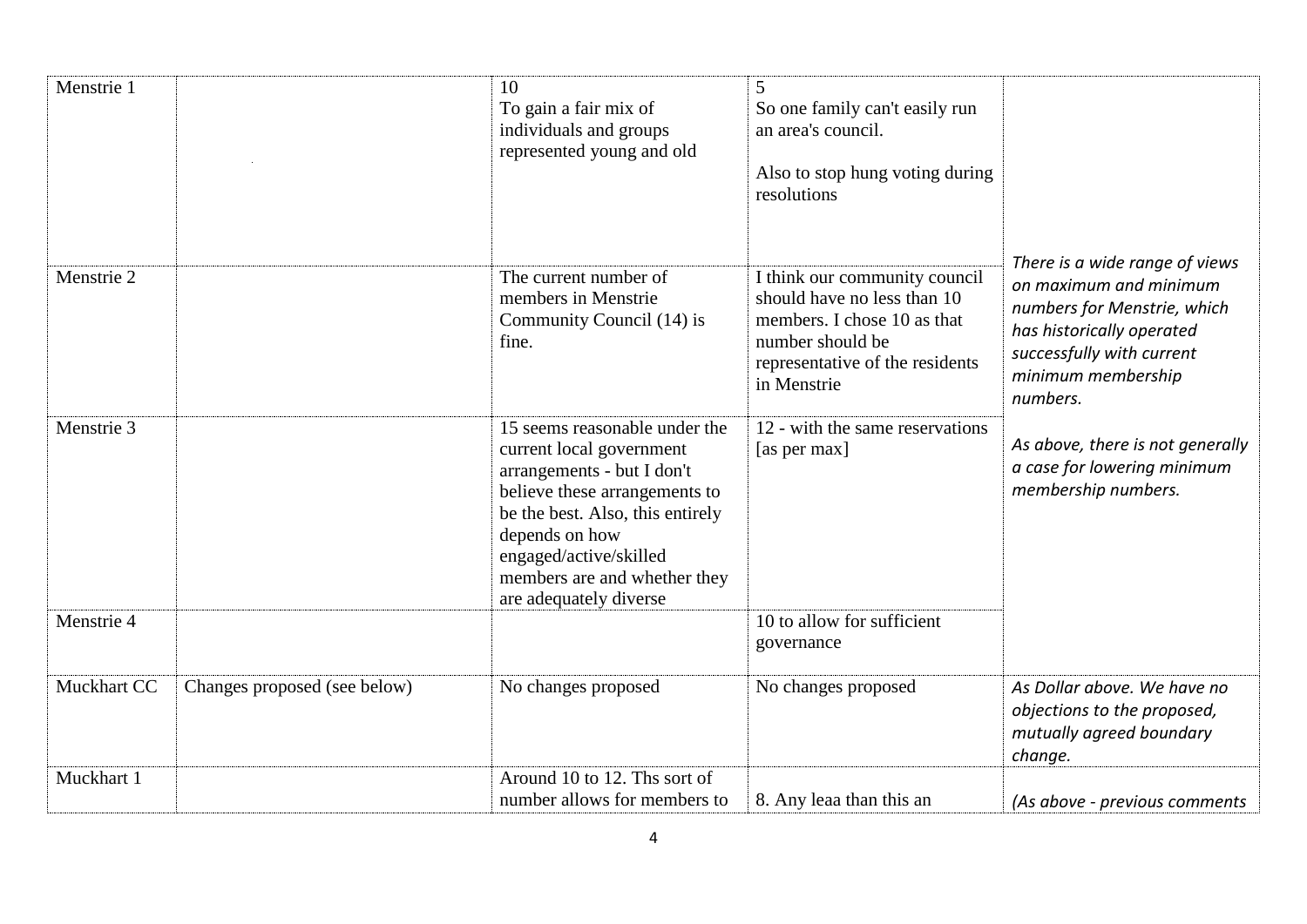|            |                                                                                                                                                                                                                                                                                                                                                                                                                                                                                                                                                                                              | be away on work or holiday<br>and still have adequate numbers<br>attending meetings. Also it<br>helps spread the workload<br>across the members who are<br>volunteers.                                                                                                                                                                                        | meetings may havefew<br>members turn up, and the<br>workload per member would<br>increase.                                                                                                                                               | relating to practical application<br>of max/min numbers.)                                                                                                                                                                                                                                                         |
|------------|----------------------------------------------------------------------------------------------------------------------------------------------------------------------------------------------------------------------------------------------------------------------------------------------------------------------------------------------------------------------------------------------------------------------------------------------------------------------------------------------------------------------------------------------------------------------------------------------|---------------------------------------------------------------------------------------------------------------------------------------------------------------------------------------------------------------------------------------------------------------------------------------------------------------------------------------------------------------|------------------------------------------------------------------------------------------------------------------------------------------------------------------------------------------------------------------------------------------|-------------------------------------------------------------------------------------------------------------------------------------------------------------------------------------------------------------------------------------------------------------------------------------------------------------------|
| Muckhart 2 | It is odd that the Japanese Garden<br>seems to be split between Dollar and<br>Muckhart CCs. It should be solely in<br>Muckhart CC as should the Castleton<br>and Lawhill areas. They look to<br>Muckhart for social events and people<br>living in that area tend to say that they<br>live in Muckhart rather than Dollar. I<br>also think that it is very important that<br>Muckhart continues to have its own<br><b>Community Council. As Muckhart lies</b><br>at the far end of Clackmannanshire, it is<br>often forgotten and our rural needs are<br>quite different to those of Dollar. | Happy with present number                                                                                                                                                                                                                                                                                                                                     | Minimum of 10 people                                                                                                                                                                                                                     | We have taken advice from<br>Muckhart CC and there do not<br>appear to be grounds at this<br>time for this change to the<br>boundary.<br>We note the resident support<br>for a community council for the<br>Muckhart area specifically.<br>There are no proposals to<br>merge Muckhart CC area with<br>any other. |
| Muckhart 3 | Muckhart Community Council would<br>like to request a minor adjustment to<br>the local CC boundary, to transfer an<br>area of historic, common land - called<br>Commonedge - from the Dollar CC<br>area back into the Muckhart CC area (I<br>will forward the relevant maps directly<br>to Lesley Baillie). Muckhart CC has<br>been in contact with Dollar CC which<br>has agreed to this request.<br>Historically, this area of land, which is<br>located on the ridge of the Ochil Hills,                                                                                                  | 12 members.<br>Muckhart CC supports the<br>current number of elected<br>members allocated to our area<br>which we feel allows both<br>Muckhart and its surrounding<br>area to be fairly represented, in<br>addition to allowing us to<br>spread CC tasks and<br>responsibilities equally and<br>fairly amongst members . MCC<br>currently has members elected | 6 members.<br>In support of the current SoE,<br>Muckhart CC believes that this<br>would be the minimum number<br>of members that would allow<br>the CC to continue to function<br>whilst continuing to fairly<br>represent our community | Views on minimum numbers<br>range from 6 to 10.<br>We are not aware of any<br>difficulties this area has in<br>maintaining membership<br>numbers or in its numbers<br>raising questions of<br>representation.                                                                                                     |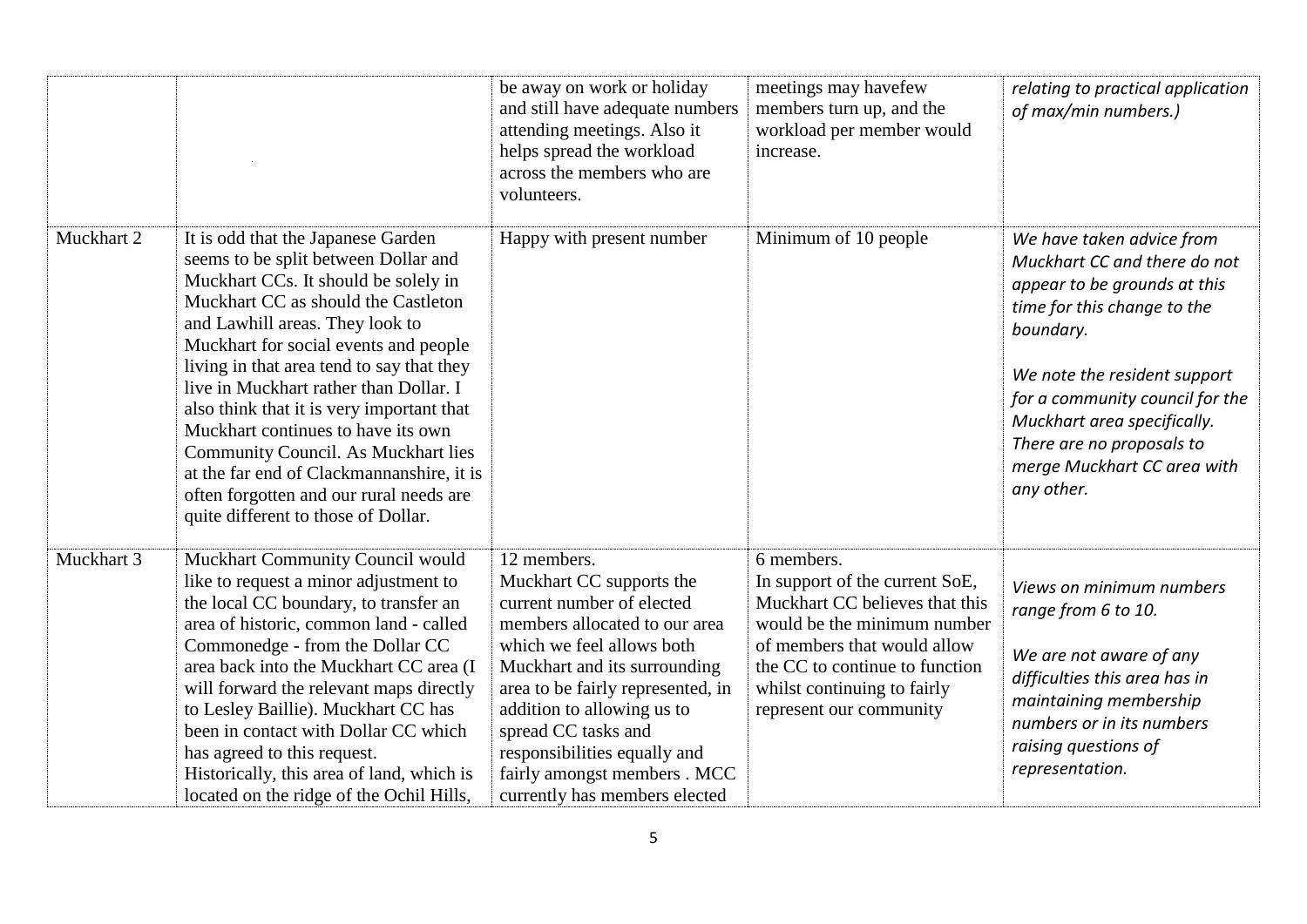|                                                                               | above Muckhart, is where the tenants of<br>the Muckhart Parish traditionally<br>grazed their animals in the summer and<br>where villagers cut their peat. | from the Upper Yetts,<br>Mosspark, Blairhill and New<br><b>Broadmeadows (Golf Course)</b><br>Road) areas, in addition to<br>members who are resident in<br>the Pool, thereby, fairly<br>representing residents across all<br>areas of Muckhart. |                                                                                                                |                                                                                                                                            |
|-------------------------------------------------------------------------------|-----------------------------------------------------------------------------------------------------------------------------------------------------------|-------------------------------------------------------------------------------------------------------------------------------------------------------------------------------------------------------------------------------------------------|----------------------------------------------------------------------------------------------------------------|--------------------------------------------------------------------------------------------------------------------------------------------|
| S & F CC                                                                      | No changes proposed                                                                                                                                       | No changes proposed                                                                                                                                                                                                                             | No changes proposed                                                                                            |                                                                                                                                            |
| Sauchie &<br>Fishcross 1                                                      |                                                                                                                                                           | Happy with current number of<br>14                                                                                                                                                                                                              | 10 or 5 for Quorum - prefer to<br>have as many people as<br>possible on final decisions.                       | We note that views are in line<br>with current max/ min<br>numbers.                                                                        |
| TC & D CC                                                                     | No changes proposed                                                                                                                                       | No changes proposed                                                                                                                                                                                                                             | No changes proposed                                                                                            |                                                                                                                                            |
| Tillicoultry<br>Coalsnaughton<br>& Devonside<br>Tillicoultry<br>Coalsnaughton |                                                                                                                                                           | 8<br>Tillicoultry have the same<br>number as Dollar and as                                                                                                                                                                                      | 8<br>More than smaller communities<br>to represent population                                                  | The views of the public                                                                                                                    |
| & Devonside<br>$\overline{2}$                                                 |                                                                                                                                                           | Menstrie who have a lot<br>smaller populations                                                                                                                                                                                                  |                                                                                                                | recognise the need for<br>representation and<br>practicalities. We have no                                                                 |
| Tillicoultry<br>Coalsnaughton<br>& Devonside<br>3                             |                                                                                                                                                           | 9 is probably enough people. I<br>would say it has to be an odd<br>number to enable a quorum<br>when voting of issues otherwise<br>I would imagine the Chair has<br>the casting vote.                                                           | 7 should be enough as a<br>minimum so long as they<br>represent a cross section of<br>members of the community | reason to believe this cc has<br>experienced difficulties with<br>either and note the general<br>support for the existing<br>arrangements. |
| Tillicoultry<br>Coalsnaughton<br>& Devonside                                  | Tillicoultry Coalsnaughton and<br>Devonside is shown as No.7 but not in<br>the KEY                                                                        | Despite it being more difficult<br>to keep Councillors active 12 to<br>14 members is okay. This since                                                                                                                                           | A minimum of 14 i.e. as is!                                                                                    |                                                                                                                                            |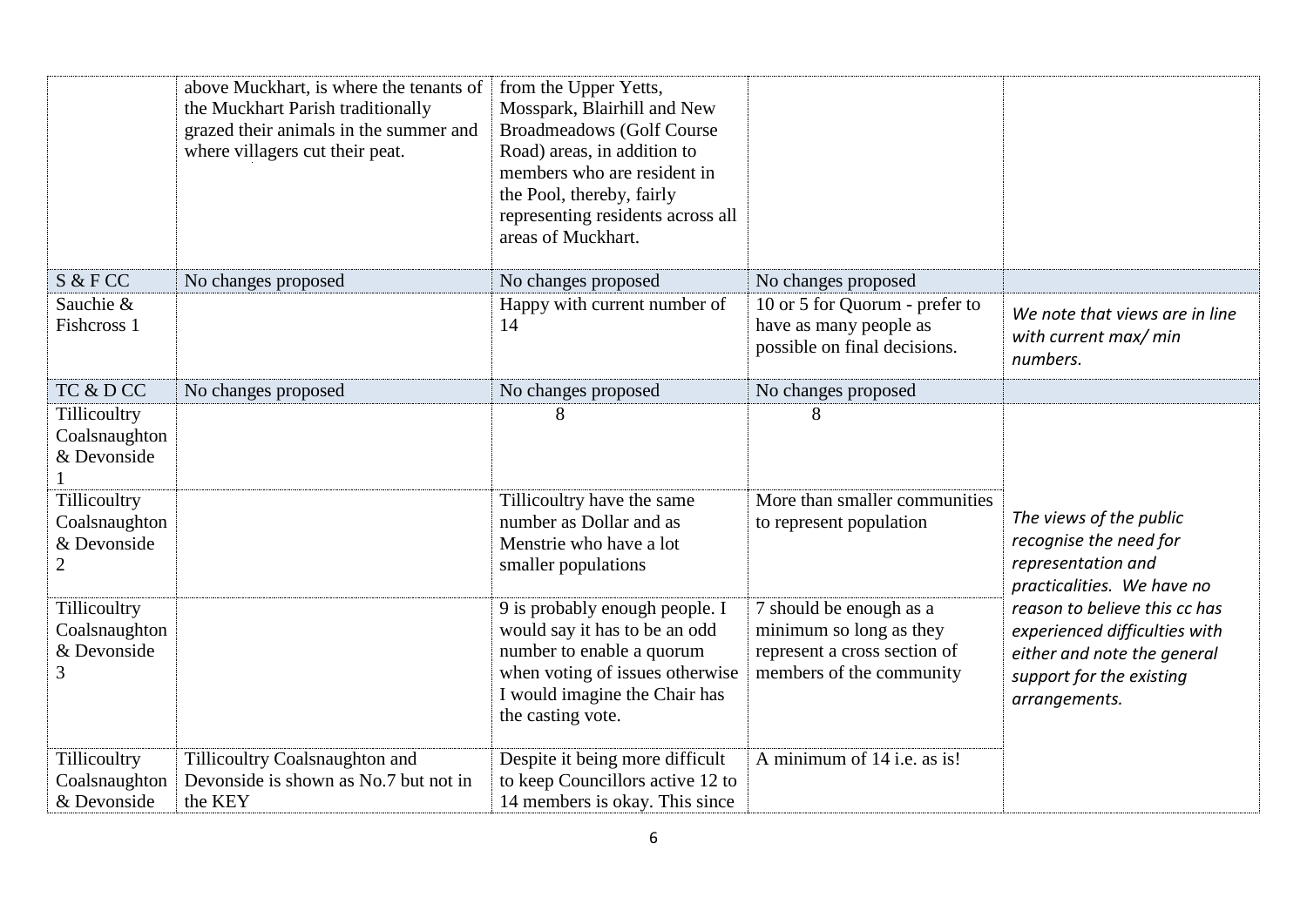| 4                                                 | NO CHANGE REQUIRED! | they are needed to make sure<br>the whole community is<br>represented properly and fully. |                                                                                                                                          |                                                                                                                                                                                                                                                                    |
|---------------------------------------------------|---------------------|-------------------------------------------------------------------------------------------|------------------------------------------------------------------------------------------------------------------------------------------|--------------------------------------------------------------------------------------------------------------------------------------------------------------------------------------------------------------------------------------------------------------------|
| Tillicoultry<br>Coalsnaughton<br>& Devonside      | tillicoultry        | 16                                                                                        | as it covering 3 villages                                                                                                                |                                                                                                                                                                                                                                                                    |
| Tillicoultry<br>Coalsnaughton<br>& Devonside<br>6 |                     | I think the numbers currently<br>are suitable                                             | Minimum of 5. The split in the<br>county means the areas covered<br>aren't huge. I think its still<br>feasible to have a minimum of<br>5 |                                                                                                                                                                                                                                                                    |
| TC&G CC                                           | No changes proposed | No changes proposed                                                                       | No changes proposed                                                                                                                      | This area had very strong<br>membership in the past but as<br>members recently moved out<br>of the area the cc has struggled<br>to maintain numbers.<br>It represents a relatively large<br>population and we are not<br>proposing lowering<br>membership numbers. |
|                                                   |                     |                                                                                           |                                                                                                                                          |                                                                                                                                                                                                                                                                    |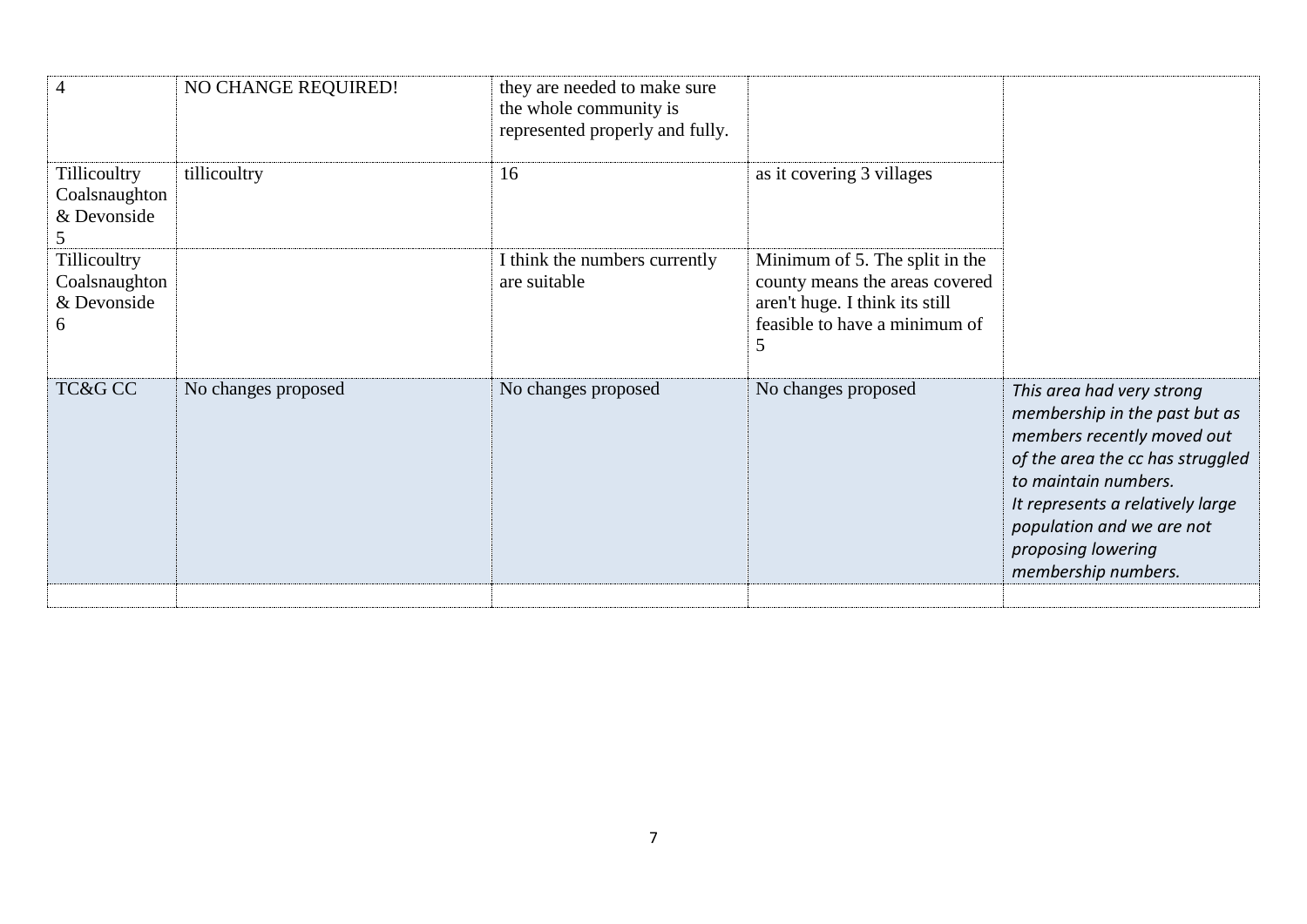## **Part 2 – Dialogue with community councils**

Joint Community Council Forum – dialogue on the key contents of the Scheme March 2021

| <b>Key points from March</b>                                                                                                                                                                                                                                 | <b>Council comment</b>                                                                                                                                                                                                                                                                                                                                                                                                                                                                                                                                                                                            | Proposal                                                                                                                                                                                                                                                     |
|--------------------------------------------------------------------------------------------------------------------------------------------------------------------------------------------------------------------------------------------------------------|-------------------------------------------------------------------------------------------------------------------------------------------------------------------------------------------------------------------------------------------------------------------------------------------------------------------------------------------------------------------------------------------------------------------------------------------------------------------------------------------------------------------------------------------------------------------------------------------------------------------|--------------------------------------------------------------------------------------------------------------------------------------------------------------------------------------------------------------------------------------------------------------|
| General<br>Review of Scheme                                                                                                                                                                                                                                  | Every review of the Scheme is an opportunity to think differently about<br>all aspects of governance.<br>The main reason for the review of the Scheme was to incorporate<br>provision for flexibility in the event of an emergency (such as a<br>pandemic), to avoid having to go to Council to put measures in place to<br>allow ccs to continue to operate, and to remove where possible any<br>provisions which require recourse to Council where there could be cc<br>control.                                                                                                                                | Draft revised Scheme includes new<br>provisions.                                                                                                                                                                                                             |
| <b>Commitment to the collr role</b><br>Getting people to convert 'interest' 'effort' and<br>'willingness' into commitment to the cc seems to<br>be the problem we hope the Scheme will solve.<br>Effect of trend towards community ownership of<br>buildings | We have yet to find a perfect way within the governance framework to<br>attract people to their cc. The scope to recruit volunteers and make co-<br>options is the best we can do without radical change.<br>The distinctive cc function and governance are the best we can come up<br>with to prove that whatever else a ccs does, it exists to fulfil a very clear<br>function which other community groups generally do not.<br>We accept that as policy trends come and go, people will decide if they<br>want a cc and it is up to people to make their choice to which group/s to<br>dedicate their effort. | We have no proposals at this stage.<br>Stage 2 invites comment and<br>suggestions from the public.                                                                                                                                                           |
| <b>Co-options</b><br>Co-opted members should count for minimum<br>numbers<br>Co-option ratio should be more generous                                                                                                                                         | The co-option provisions are as loose as the Council can make them<br>without recruitment becoming a prerogative of existing ccllrs.<br>The public do not seem concerned about co-options and the public do<br>sympathise with ccs about limitations on recruitment.<br>Co-options provisions have not normally been found to be a barrier until<br>circumstances are exceptional.                                                                                                                                                                                                                                | A greater degree of flexibility in<br>exceptional circumstances /<br>inability of Council to arrange<br>regular or interim elections might<br>address these suggestions<br>The motive for these suggestions is<br>linked with minimum numbers. See<br>below. |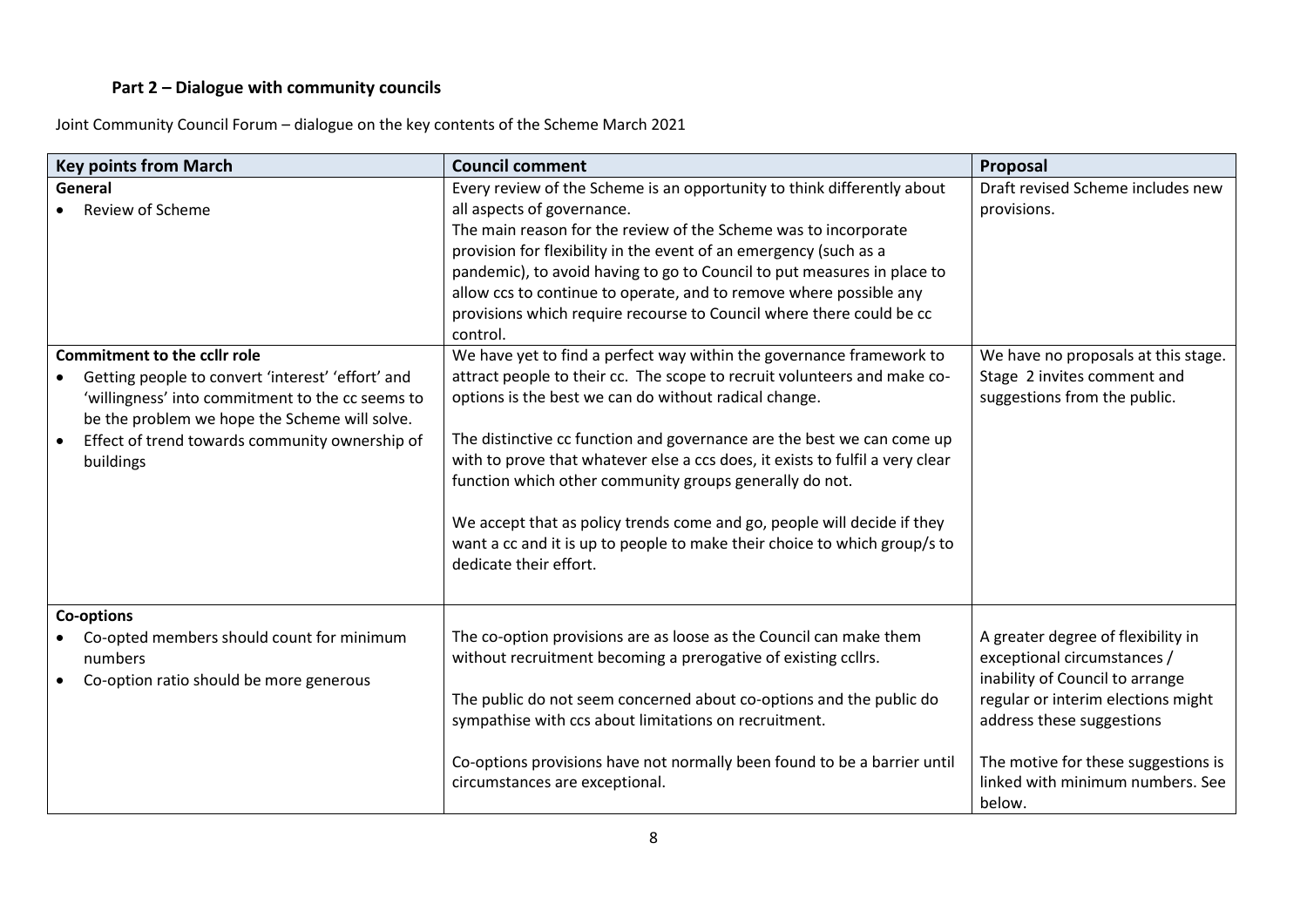| Co-options as a recruitment tool                                                                                           | Co-options are a flexible but legitimate way of replacing members who<br>leave within a term of office. The provision for co-options is vital for                                                                                                                                                   | Retain co-options in principle.                                                                                                                                                                                                                                                                              |
|----------------------------------------------------------------------------------------------------------------------------|-----------------------------------------------------------------------------------------------------------------------------------------------------------------------------------------------------------------------------------------------------------------------------------------------------|--------------------------------------------------------------------------------------------------------------------------------------------------------------------------------------------------------------------------------------------------------------------------------------------------------------|
|                                                                                                                            | maintaining membership numbers and breadth of representation.                                                                                                                                                                                                                                       | We do not feel that loosening co-<br>option provisions is a solution for<br>community councils.                                                                                                                                                                                                              |
| <b>Minimum numbers</b>                                                                                                     |                                                                                                                                                                                                                                                                                                     |                                                                                                                                                                                                                                                                                                              |
| Lower minimum numbers would make<br>recruitment at elections easier                                                        | The public seem to sympathise with ccs when they lose members and<br>cannot replace them quickly. However, there were several comments<br>indicating the public do not like the idea that too few people represent<br>the community, so lowering minimum numbers might not be a popular<br>move.    | Lowering minimum operating<br>membership numbers has a knock-<br>on effect on the quorum and co-<br>option rations. We do not<br>recommend lowering the quorum.                                                                                                                                              |
| Should be lowerable. Do they have to be set in<br>the scheme? Could they be based on the<br>membership at any given time?  | Provisions which allow minimum numbers to adapt to changes in levels<br>of interest of people who want to be community councillors will help<br>community councils to manage their membership numbers but in<br>practice could either compromise democratic standards or not be a quick<br>process. | Except perhaps for exceptional<br>circumstances, we think<br>communities and community<br>councils alike would prefer for<br>clarity and transparency to have<br>set membership numbers.<br>The flexibility in case of emergency<br>will go some way to addressing the<br>problem this suggestion addresses. |
| <b>Elections</b>                                                                                                           |                                                                                                                                                                                                                                                                                                     |                                                                                                                                                                                                                                                                                                              |
| Formal elections should be retained<br>Current election method should be retained<br>4 yearly cycle verus yearly elections | Formal elections instil credibility and confirm to residents that<br>community councils can't choose their own members. They imply<br>commitment and continuity, and the four-yearly cycle allows ccs to focus<br>on business rather than filling membership every year.                            | Retain current election frequency<br>and method.                                                                                                                                                                                                                                                             |
|                                                                                                                            | The Council is not in a position to run yearly elections at the moment or<br>in the foreseeable future.                                                                                                                                                                                             |                                                                                                                                                                                                                                                                                                              |
| 'Election by Half'                                                                                                         | Election by half every two years helps retain experience and continuity.<br>It asks residents to fill a smaller number of spaces but it gives the<br>impression of a shorter term of office and people choose to leave after 2<br>years instead of 4.                                               | Retain 4 yearly regular elections<br>and interim elections as required.                                                                                                                                                                                                                                      |